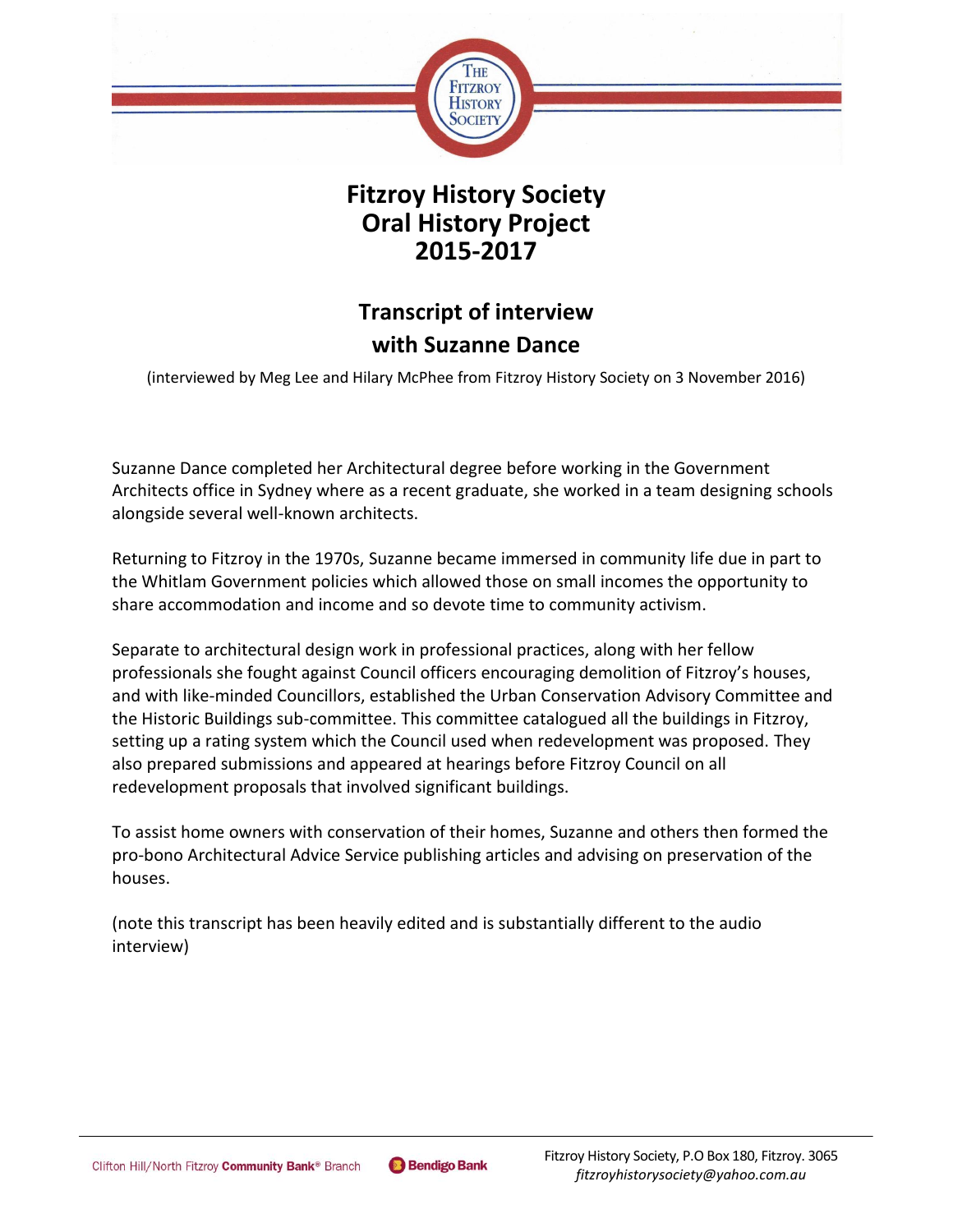

## **START OF TRANSCRIPT**

Facilitator 1: This is 3 November 2017. Suzanne Dance, what brought you to Fitzroy?

Suzanne Dance: Well I suppose it was - we were living in a sort of share house in [Eltham] and there was a little bit of money to put a deposit on the street adjacent actually and I sort of liked Fitzroy. Having lived around the University as students (at one stage above Grinders coffee house in Lygon Street) … I always loved this area and we all lived in Lygon Street and all around there and Fitzroy was a bit more affordable than Carlton. So we went first to John Street [Fitzroy] in sort of '74, I think, '73- '74, and we were there about 10 years before moving to Argyle Street.

[0:55]

I sort of grew to love the place, or I did love the inner suburbs anyway.

- Facilitator 1: Just going back quickly to your university time, you graduated in '60?
- Suzanne Dance: I don't know the year exactly. Somewhere around the [mid-60s].
- Facilitator 1: Then went on to do more work on urbanisation or urbanism.
- Suzanne Dance: Yeah, I graduated from the Architecture School. I'd worked a bit through the course, I had taken a year off and worked for Alistair Knox in Eltham because at that stage I loved all that environmental awareness.
- Facilitator 1: The mud brick walls and...
- Suzanne Dance: Yeah, the mud brick walls. And then when I'd graduated …I had done a school for my final year thesis and I loved all that so when I heard about the Government Architect in New South Wales - do you want to know all this? This is a bit irrelevant.
- Facilitator 1: As briefly as you like, but no it's not irrelevant.
- Facilitator 2: Well it's the influences you've brought back to Fitzroy in a way.

Suzanne Dance: Mm, so I went up there and worked for the Government Architect who was probably the best employer in Australia at that time, Farmer as being an innovative and humanitarian employer and a very benign, humane sort of guy.

[2:18]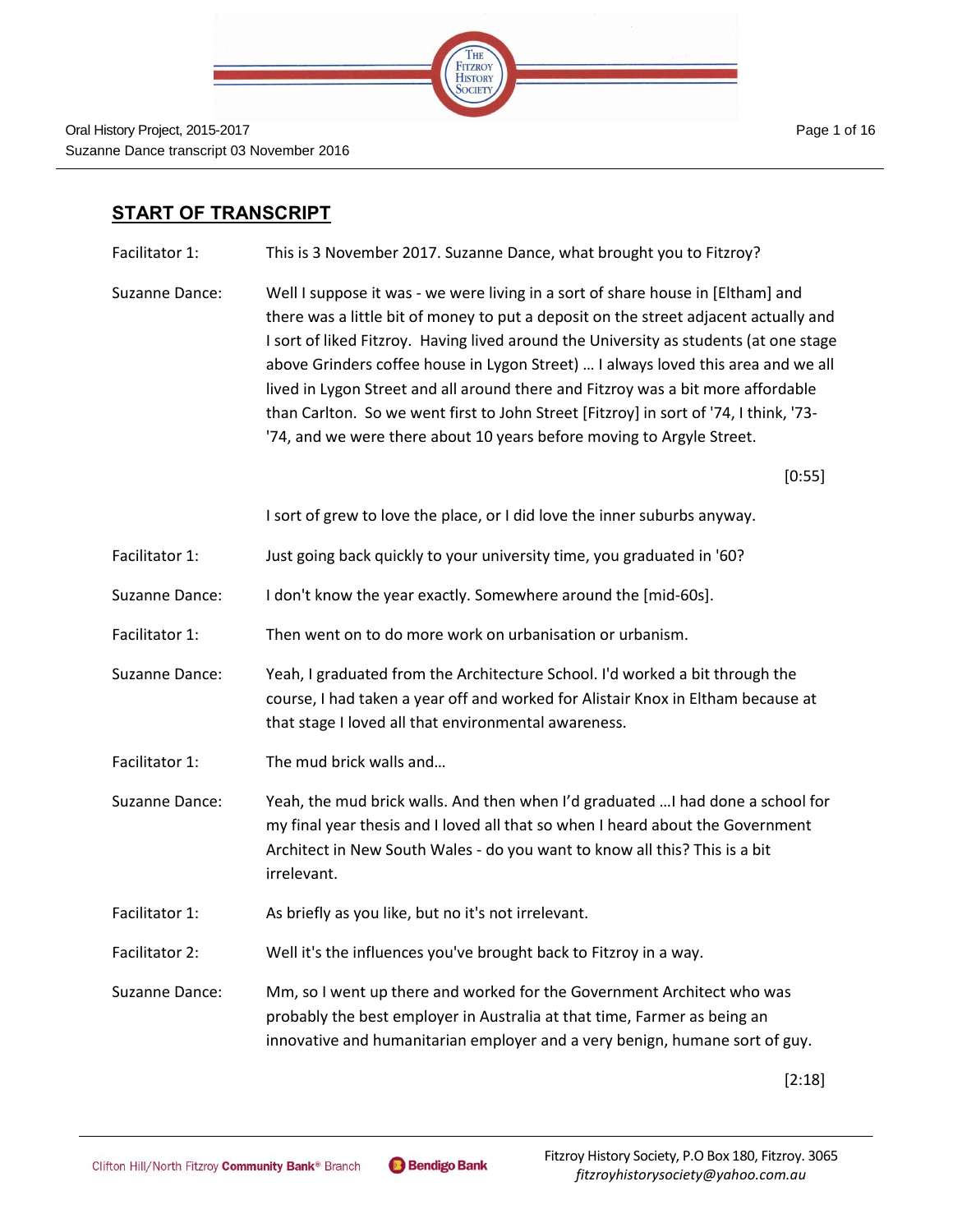

Oral History Project, 2015-2017 Suzanne Dance transcript 03 November 2016

He organised the workplace into small autonomous groups instead of hierarchically and each group worked on a particular building type. There was a schools section, and we had specification writers and everything you could want, engineers. So as a new graduate suddenly I was designing this school, it was unbelievable for someone out of university, but you had this support and you had a head of team and they all backed you up. But it was just a fantastic learning experience. A lot of architects who went on to become eminent practitioners especially in New South Wales, Glenn Murcutt, Michael Dysaght, Ken Woolley, Leif Christenson, they all started there. It was because of this way of organisation.

- Facilitator 1: So going back to the '70s when you arrived at John Street, what was the community like around where you lived?
- Suzanne Dance: I think it was just changing, there were still a lot of Italian residents, but other houses were bought from Italians. Next door was Ian Robinson and Sue Dunstan, we had known from university. On the other side was a Maltese family. Going towards the Standard Hotel was Ken Ely who worked at Telstra. Then there was Norma and Wally who were Polish.

Opposite was Mei and Picchi who made plaster mannequins, They'd arrived in Fitzroy in the 1920's. They actually brought people out from their village put deposits on houses for them and kept them so close that some didn't speak English. They worked in an indentured sort of way. Mei was best friends with Freddy Asmussen who was the head window designer at Myers. So every now and again Freddy Asmussen used to sweep up in the Rolls Royce.

[4:32]

Mei would come out in his impeccably dressed suit and they'd hob nob. So it was a mixed area and around that area was the old dairy which is now where the flats are in John Street and that was the home to a group of Aboriginal squatters. So the Aboriginal presence in Fitzroy then was much stronger and there were sheds, old dairy sheds. It was quite habitable in a certain way, it was sort of quite good. A little later directly at the end of John Street people like Frank Costigan came in.

We were reading about the Costigan Royal Commission and looking up the street to spot this character. Then there was the woman's refuge at the old funeral parlour on the corner of Moor Street and Fitzroy Street. Anyway, that was the immediate environment.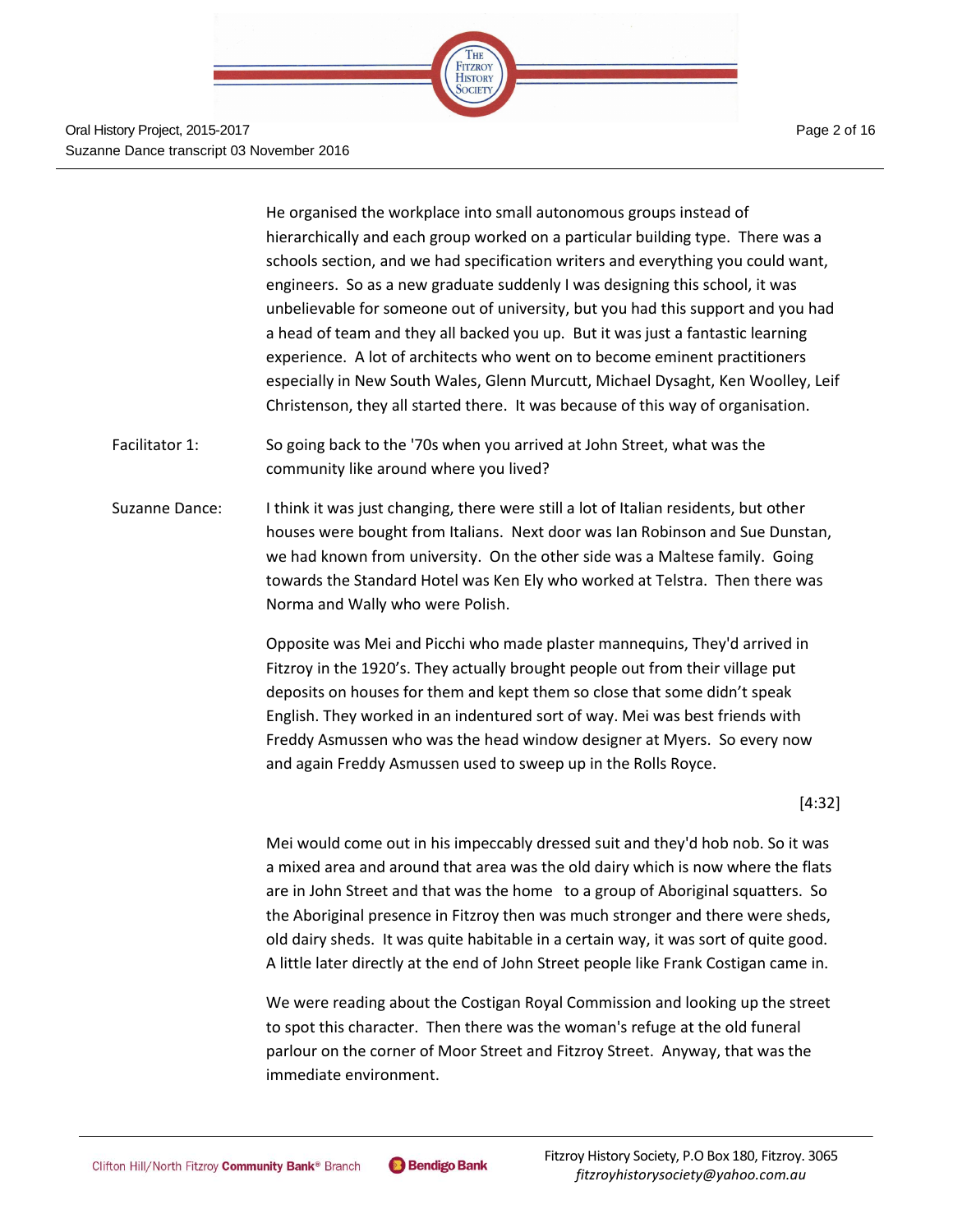

| Facilitator 1: | Was it a woman's refuge when you arrived?                                                                                                                                                                                                                                                         |
|----------------|---------------------------------------------------------------------------------------------------------------------------------------------------------------------------------------------------------------------------------------------------------------------------------------------------|
| Suzanne Dance: | No, it wasn't. I think it was a shared house - a rooming house and it had been a<br>funeral parlour at some time.                                                                                                                                                                                 |
| Facilitator 1: | Can you tell us a bit more about the dairy?                                                                                                                                                                                                                                                       |
| Suzanne Dance: | I can't really - because it wasn't an operating dairy then, it was derelict and the<br>buildings were derelict and it sort of had the charm of the ruin.                                                                                                                                          |
| Facilitator 2: | And an open space amongst the housing.                                                                                                                                                                                                                                                            |
|                | [6:11]                                                                                                                                                                                                                                                                                            |
| Suzanne Dance: | Exactly. Yes, that's right. Occasionally you'd walk across there but you had to be<br>quite careful, you wouldn't do it after dusk. But I can't tell you about the<br>operation of the dairy, that was before my time.                                                                            |
|                | It was bought by Walter Mohr from the people who owned it, but he - I think he<br>might still own those flats, I'm not quite sure.                                                                                                                                                                |
| Facilitator 1: | Because there's another development in Moor Street, a swimming pool. So is it<br>old Mohr?                                                                                                                                                                                                        |
| Suzanne Dance: | Oh, I know what you're talking about, yes. Yes, he did own that whole place and<br>developed it and I think he still does. It's not the only place he owns.                                                                                                                                       |
|                | [7:22]                                                                                                                                                                                                                                                                                            |
|                | I bought this house in Argyle Street in about '83-'84. Might've been '84.                                                                                                                                                                                                                         |
| Facilitator 2: | And were you doing work with the Council then? Yes, so that's one of the big<br>topics that we need to get to.                                                                                                                                                                                    |
| Suzanne Dance: | Yes.  It was the time, Whitlam had got into power in '72 and we were euphoric<br>with a sense of possibility. It was just such a fabulous time.                                                                                                                                                   |
|                | And suddenly you realise you could do community things, you get money to do<br>community projects. Things weren't just about economics and earning money, it<br>was about doing things, contributing. So we got into the spirit of the time and<br>inspired by friends, formed an economic union. |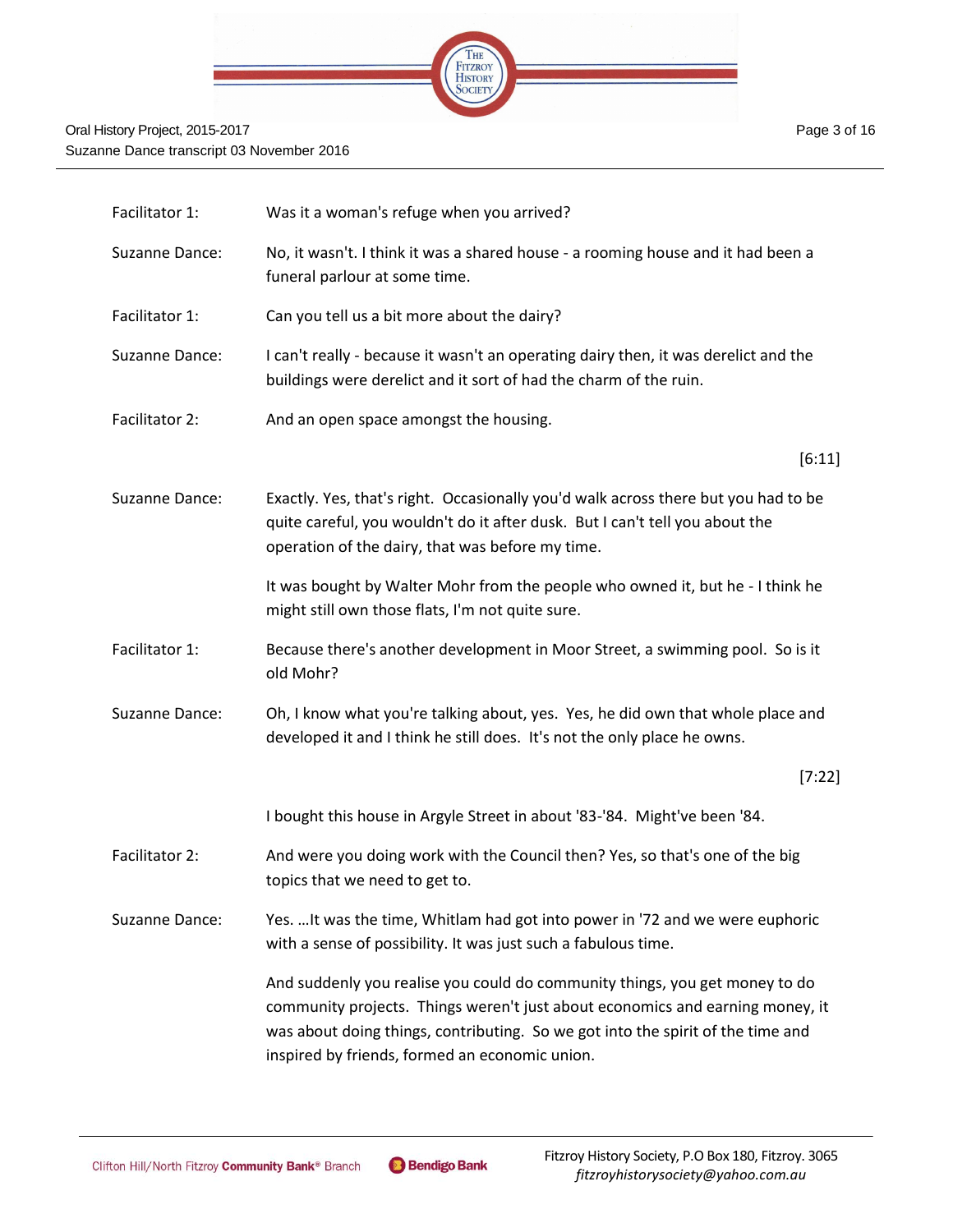

|                | Because of the Whitlam euphoria, the change in government meant there was<br>more money for people who were working in the arts, who would do work for<br>nothing. The dole increased as well as Arts Council grants which came a little later.<br>But because of the dole, suddenly you could work at the Pram, collect the dole<br>and then we shared our incomes to even it out so that those earning less would<br>not be disadvantaged. |
|----------------|----------------------------------------------------------------------------------------------------------------------------------------------------------------------------------------------------------------------------------------------------------------------------------------------------------------------------------------------------------------------------------------------------------------------------------------------|
| Facilitator 2: | The economic union that you're talking about was centred on the Pram, it was<br>that one?                                                                                                                                                                                                                                                                                                                                                    |
|                | [8:57]                                                                                                                                                                                                                                                                                                                                                                                                                                       |
| Suzanne Dance: | No, not really.                                                                                                                                                                                                                                                                                                                                                                                                                              |
| Facilitator 2: | The Pram was doing a version of that in a way.                                                                                                                                                                                                                                                                                                                                                                                               |
| Suzanne Dance: | No it was a parallel thing but it just so happened that we were likeminded people.<br>Bruce Spence and  Yvonne and then there was the Max Gillies group which had<br>more teachers, it was a bit wealthier. So I suppose it was sort of part of that era<br>and                                                                                                                                                                              |
| Facilitator 2: | What was the economic union doing, what were some of the projects that you<br>were working on?                                                                                                                                                                                                                                                                                                                                               |
| Suzanne Dance: | It wasn't really a project base, it was just that we pooled our entire income and<br>also the houses. So we had people living in our house, so we shared that house<br>and they didn't pay rent. Then there were other houses  every Thursday<br>someone would [get some money]. I think we were becoming heavily vegetarian.<br>So that was the beginning of the vegetarian, because it was cheaper probably.                               |
| Facilitator 2: | It was all centred around the John Street house at that stage?                                                                                                                                                                                                                                                                                                                                                                               |
| Suzanne Dance: | Not exactly, there were a few houses. There was Di and Bill's [Sumner] in Bell<br>Street between Cremorne Street and Nicholson Street on the south side - it used<br>to have balconies, 1930s balconies.  someone's restored the front. So it was<br>distinctive, it's not now [laughs] - ours in John Street, and Jill Gibbs in North<br>Melbourne.                                                                                         |
|                | $[10:38]$                                                                                                                                                                                                                                                                                                                                                                                                                                    |
|                | We had a meal every Thursday night at one of the share houses and everyone<br>brought their money up. Then people would say what they wanted the money for                                                                                                                                                                                                                                                                                   |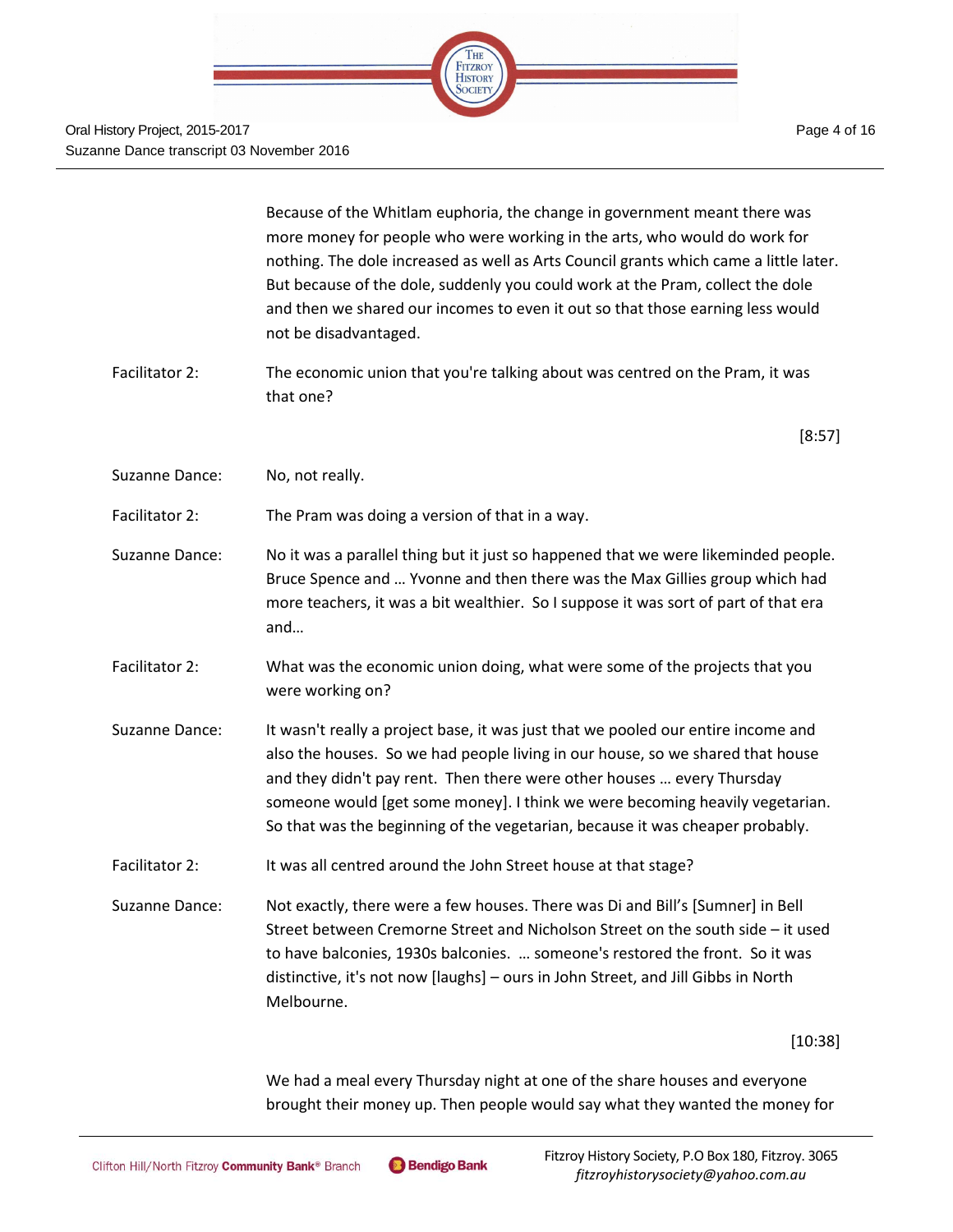

Oral History Project, 2015-2017 Suzanne Dance transcript 03 November 2016

that week and we'd discuss it. Then people took turns to be the treasurer, market shopper or grocery shopper. A group grocery store serviced a number of economic unions and distributed items to members of the group according to need. So each person had a choice of doing what they wanted with this and Tony Taylor of course went overseas, Bruce and Jenny used to sort of furnish their house and…

- Facilitator 2: So there were quite substantial surpluses.
- Suzanne Dance: No, not really. But every year someone got an opportunity, really, more or less. Eventually I went overseas.

But then people started having partners suggesting things like you should get an accountant, because you wouldn't have to pay tax. We'd say, but we believe in tax, and people would get cross. I'm probably idealising it, too.

- Facilitator 1: But how long did it last, Sue?
- Suzanne Dance: Oh, five years or something.
- Facilitator 1: What were some of the communal things you did?

### [12:17]

- Suzanne Dance: Well that was the communal thing, really but you mean the people in the group? …No, we didn't really actually embark on projects, that was our project actually.
- Facilitator 2: Which is a way of life rather than a project based thing.

Suzanne Dance: It was, yeah. But it did enable everyone to do things, other things that they wanted to accomplish because we were quite a disparate group of individuals. But I suppose that was the climate in which you thought about class and about the privileges you'd had which you'd always taken for granted, you didn't realise they were a privilege. So we wondered what we could do architecturally.

[14:03]

Well there was a whole bunch of creative thinking people got onto Council, local Labor prepared to sort of adapt to the times in a sense. I don't know how deliberate it was, but it happened. So they were full of innovative community based ideas one of which was to employ a Social Planner. Jenny Wills was perfect, and with Winsome McCaughey and others she instigated the Childcare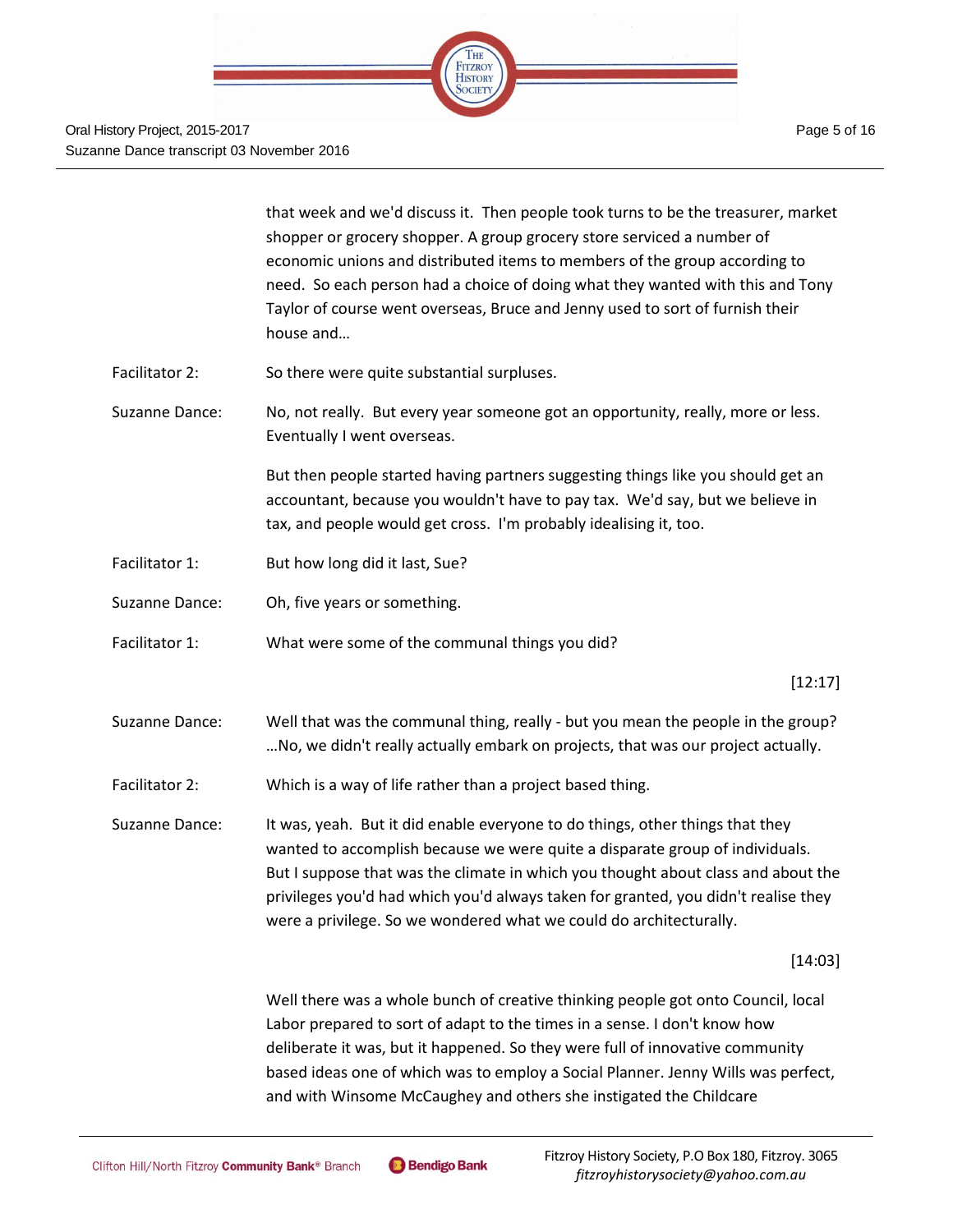

Cooperatives and decided that her office should be in a shopfront rather than in the Townhall. Council owned that supermarket in Brunswick Street where Bul is now and Peter Elliott and I did the design for its conversion to the Social Planning Office.

The newly formed Fitzroy Legal Service who'd been further up Brunswick Street on the corner of Moor and Brunswick moved down to social planning. Then we decided that there was advice that we could give people about buildings, about repairs on buildings, and run in a similar way to the Legal Service, and the Fitzroy Housing Repair Advisory Service was begun

- Facilitator 2: So did this overlap with the program that Barry Pullen was talking about where there was a real attempt to stop land, stop developers saying that houses were unfit to be inhabited? Did it overlap with that?
- Suzanne Dance: Oh yes, that was the Housing Commission who were slapping orders on houses that shouldn't have been demolished, that were mendable and so on.

[16:45]

Yes, it was perhaps a part of that. But the slum clearance had happened but we were still fighting to save houses, and this was a way to do it. Volunteers prepared and published articles once a month on topics such as 'replacing sash cords in double hung windows', and 'repairing verandahs'.

Facilitator 2: Yes, it was very do it yourself stuff.

Suzanne Dance: That's right. The aim was to give free advice to people who may not have been able to employ professionals with a view to preserving nineteenth century housing stock. We paid an employee who organised a roster of volunteer architects and builders who worked in the office and sometimes site visits.

[18:04]

Facilitator 1: So from that shopfront of the social planning, office then there was the Urban Conservation Advisory Committee, did that come from that beginning?

Suzanne Dance: Yeah it did. In the early days there wasn't a building surveyor, there was a City Engineer and he had absolutely no idea of the appreciation of nineteenth century architecture in Fitzroy. I mean he just should be blasted. So there was continual struggles between him and the councillors and the community because he was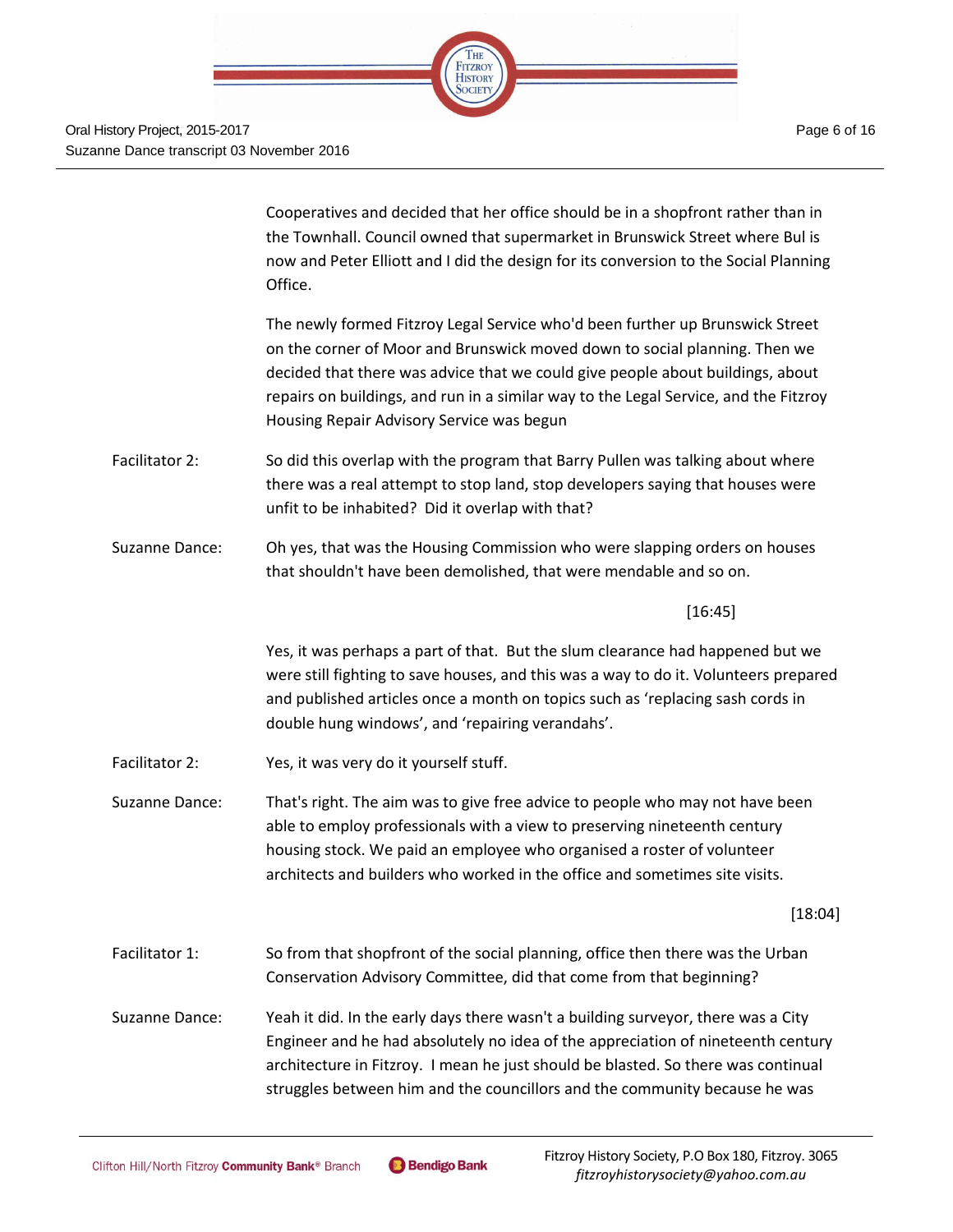Oral History Project, 2015-2017 Suzanne Dance transcript 03 November 2016

> handing out demolition permits. The struggles happened in meetings and on the picketing, There was a big scene where Macdonald's is on the corner of Smith and Victoria Streets because that was a wonderful, wonderful house. I wasn't working in Collingwood, but it was part of the whole scene.

THE FITZROY **HISTORY** SOCIETY

[19:26]

And then the straw that broke the camel's back was the demolition permit he issued for what turned out to be Alfred Deakin's house in George Street. He didn't even know and that's what enraged Louise Elliott and other Councillors as well. The event triggered the UCAC, the Urban Conservation Advisory strategy. The Historic Buildings sub-committee was set-up with the first consisting of Jane Lennon, Gordon Loader, (he was an architect) Ray Tonkin, Peter Lovell, Peter Elliott, myself and Louise Elliott as the Councillor.

To begin with our first task was to catalogue all the buildings in Fitzroy, because we realised we had to set a sort of rating system and say these buildings are not to be touched at all, and others are to be discussed with us, and this is the committee that you discuss it with.

Facilitator 2: Do you have a year when you did this, do you know?

Suzanne Dance: Well I think '74 was when we started the Architectural Advice Service. Then the councillors formalised it into this sub-committee, and driven mainly by Louise because she was the most forceful of the councillors.

#### [21:00]

Some of them weren't interested in buildings but were interested in other things. We divided Fitzroy into areas and every morning before work from eight o'clock until ten we would walk around our designated areas rating them visually, taking photos and recording the information on cards. I think we gave them rough gradings as they were. …So it was, it was fantastic.

Facilitator 2: You were photographing and rating. Where's all that documentation?

Suzanne Dance: The other strategy the sub-committee recommended to Council was that they appoint a City Planner. The first was Harry Bechervaise, I think the first to an inner city suburb. That was a way of actually coming in over the Engineer - they couldn't sack him because he was a Council appointee. So all the cards went into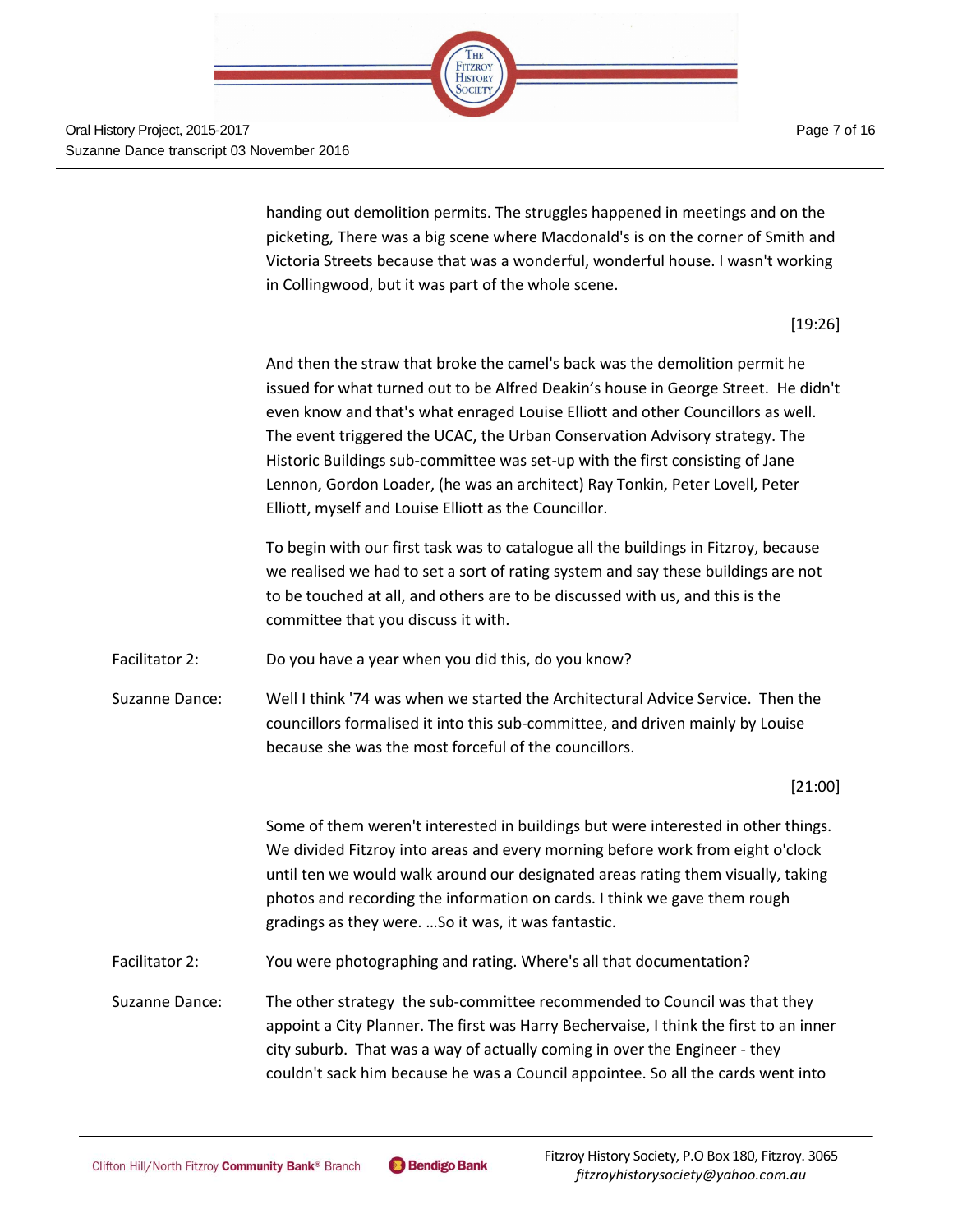

Harry's office and then he hired some historic building oriented architects Jacob, Lewis and Vines. We were on this selection committee.

[22:35]

Jacob, Lewis and Vines did the South Fitzroy Study which identified the significance of individual buildings.

- Facilitator 2: You managed to cover the whole of South Fitzroy?
- Suzanne Dance: Yeah. …Yeah. I don't know where the cards are now, but they did their own rating study.
- Facilitator 2: You were going around with Jacob Lewis and Vines?
- Suzanne Dance: Yes. We then thought our work on the committee was done.
- Facilitator 1: How did that relate to the demolition of the slums?
- Suzanne Dance: That was in the '60s when the Housing Commission, just performed windscreen surveys they used to call them. Oh that's a slum, that's a slum.

[23:34]

After that, people from UCAC discovered that St Vincent's hospital had territorial ambitions which it was thought would see them buying up and demolishing houses around their site which were the earliest dwellings remaining in Melbourne.

We realised that the most endangered building was Glass Terrace erected in 1854, and were on the verge of demolition though we - well, mainly Gordon Loader, Rosemary Kiss, me, Ray Sumner, Ray Tonkin, Peter Lovell, Trevor Huggard and Louise Elliot, and representatives of the National Trust got together and made cases for their retention to the Historic Buildings Council established by the Hamer Government in 1974.

[24:45]

We suddenly realised we could use that legislation to protect a number of other buildings, Barcelona Terrace,Royal Terrace, Mononia in Brunswick Street, and Osborne House; but we had to prepare these cases - it took ages. Each of us had a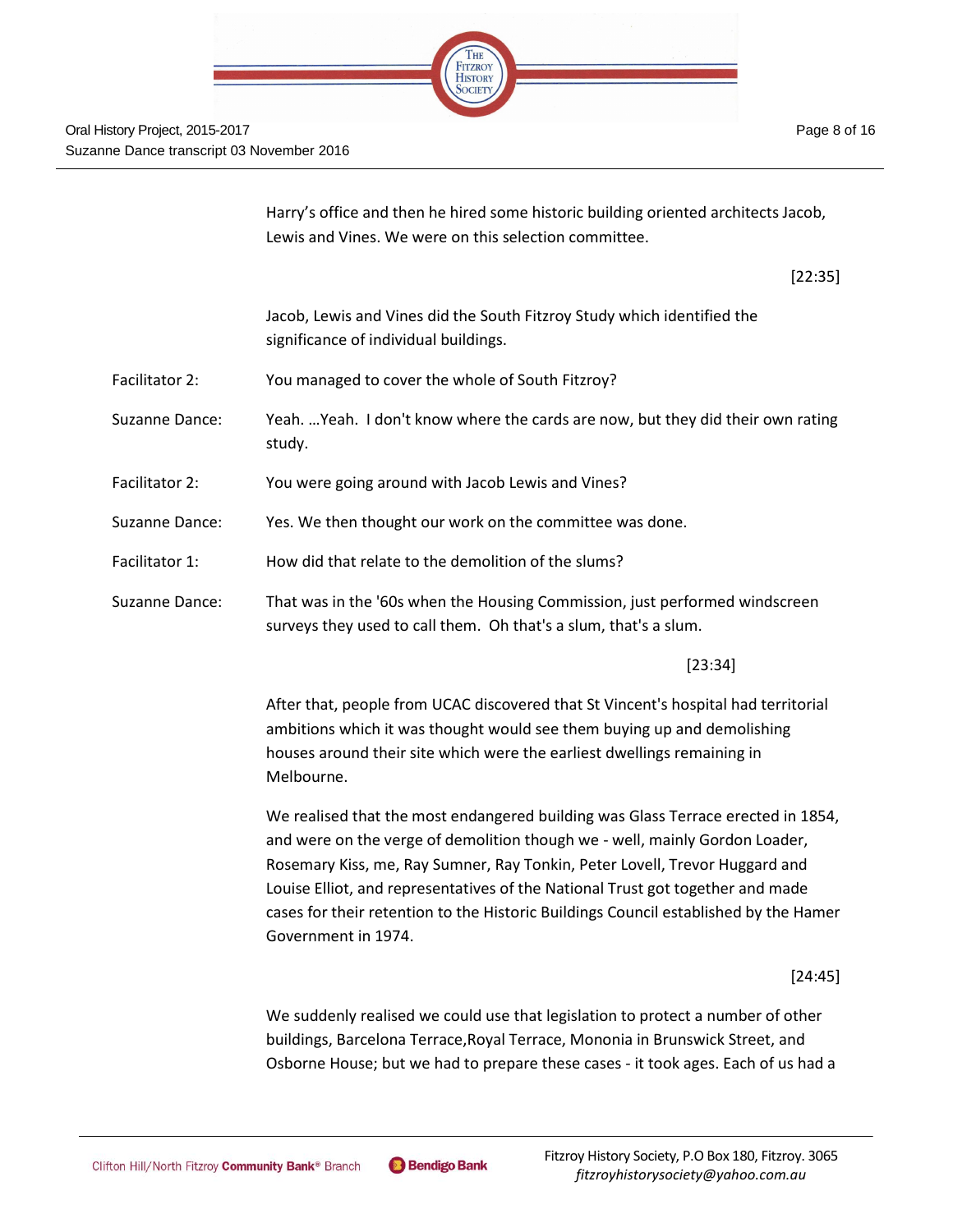

role and we prepared these documents over the years to present at the Historic Buildings' Council.

Glass Terrace. So we got in the odd extra person. Devonshire Arms Hotel right in the heart of St Vincent's territory. Belvedere on the corner of Brunswick Street. When the Academy mooted demolishing Archbishop Gould's house and possibly the Joseph Reed Chapel in Palmer Street we embarked successfully with Frances O'Neil, an historian on a case to register this site. I subsequently did a Conservation Study for the new owners of Glass Terrace and it became social housing.

- Facilitator 1: You won the day, Sue, they still exist.
- Suzanne Dance: We won all of those, yes.
- Facilitator 1: Yes, how many years did that take?
- Suzanne Dance: Several years because everyone worked over a decade
- Facilitator 1: We're in 1974?
- Suzanne Dance: To the mid eighties.

[26:12]

- Facilitator 1: That's quite an achievement, Sue.
- Suzanne Dance: It was. Well it was a terrific group, really, and we just sort of fell into these little roles which became a bit formulaic but sort of exciting. I mean we all egged one another on ....
- Facilitator 2: Once you felt you were actually winning these struggles...

Suzanne Dance: Mm, it was a good…

Facilitator 1: Was it a formal process? I mean did you have to present?

Suzanne Dance: Sometimes it took a whole day, sometimes more. Because we used to get the National Trust as well. There was a guy called Warwick Forge who was a lawyer in the National Trust, so we'd organised for them to make a presentation as well. Because - and if you had some special interest group that was relevant to the building the submission had to gather everything together. So we sort of worked together.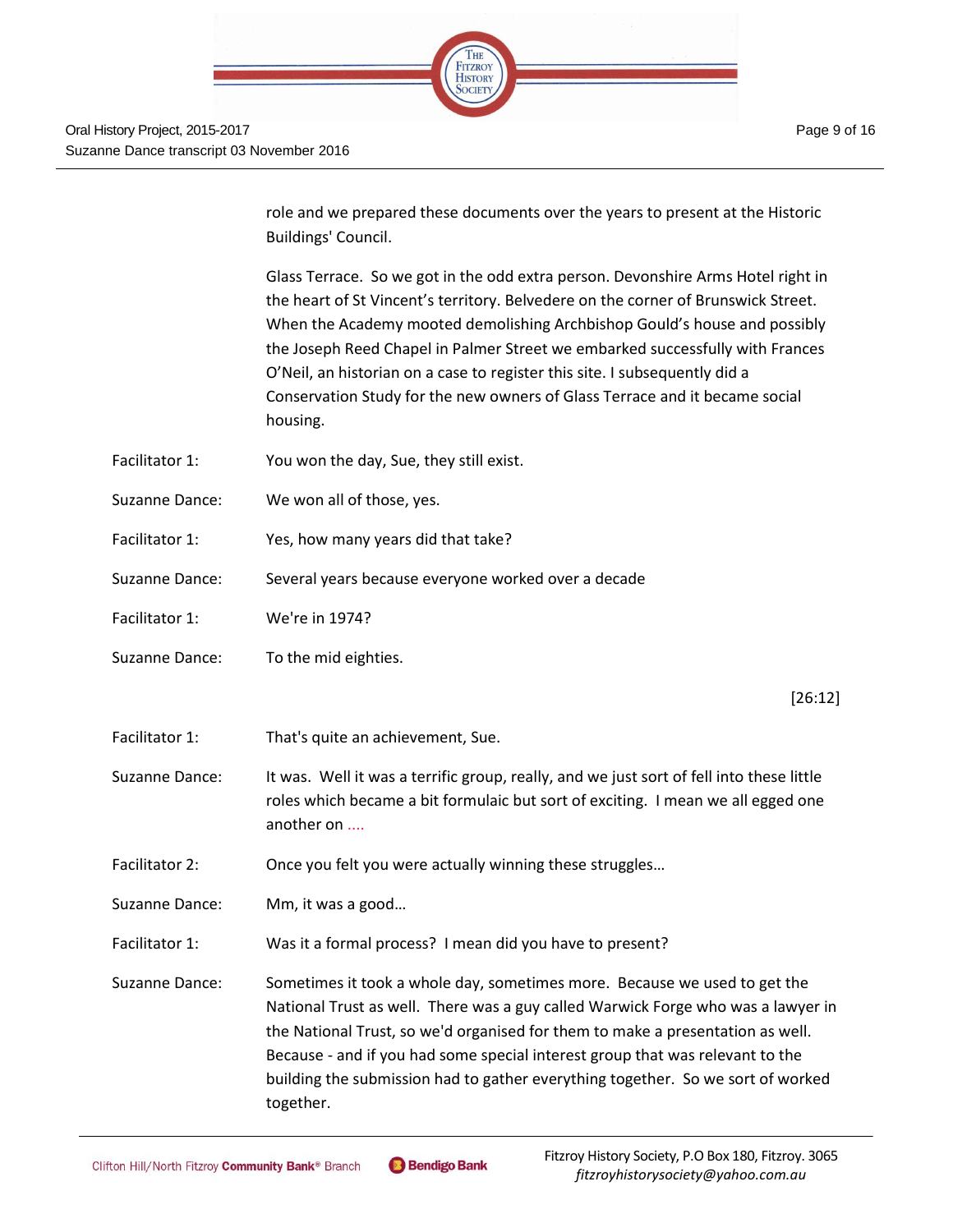

[27:34]

| Facilitator 1: | Did it disband because there was no further need for it, or what?                                                                                                                                                                                                                                                                                                                                              |
|----------------|----------------------------------------------------------------------------------------------------------------------------------------------------------------------------------------------------------------------------------------------------------------------------------------------------------------------------------------------------------------------------------------------------------------|
| Suzanne Dance: | Well the South Fitzroy study happened and then the Cain Government was in and<br>the Minister for Planning, who was terrific, was Evan Walker. He introduced state-<br>based graded Conservation areas - at least in Fitzroy, and I think we became<br>superfluous as local heritage was protected. We all breathed a sigh of relief and<br>sat back and said righto, that's the end of that, we're protected. |
| Facilitator 1: | So can we change focus a little bit to the Council at that time? Was it a full Labor<br>council or not? Did you interact with local council and have their support behind<br>all of this as well?                                                                                                                                                                                                              |
| Suzanne Dance: | Oh yes, you had to.                                                                                                                                                                                                                                                                                                                                                                                            |
| Facilitator 1: | Can you talk about the nature of, changing nature of the Council?                                                                                                                                                                                                                                                                                                                                              |
| Suzanne Dance: | I'm a bit hazy around that, actually.                                                                                                                                                                                                                                                                                                                                                                          |
|                | [29:15]                                                                                                                                                                                                                                                                                                                                                                                                        |
| Facilitator 2: | You were running your own practice during all this?                                                                                                                                                                                                                                                                                                                                                            |
| Suzanne Dance: | Yes.                                                                                                                                                                                                                                                                                                                                                                                                           |
| Facilitator 1: | All of you involved were, yes.                                                                                                                                                                                                                                                                                                                                                                                 |
| Suzanne Dance: | Yeah, everyone was working.                                                                                                                                                                                                                                                                                                                                                                                    |
| Facilitator 1: | One particularly bitter loss was the terrace that was demolished on the corner of<br>Victoria Parade and Gore Street.                                                                                                                                                                                                                                                                                          |
| Suzanne Dance: | Oh, that's Blanche Terrace. It was a big fight, but it was saved.                                                                                                                                                                                                                                                                                                                                              |
| Facilitator 1: | No, this has gone. There are now brand new, well apartments built on that site<br>when the terrace was demolished without approval.                                                                                                                                                                                                                                                                            |
|                | [30:33]                                                                                                                                                                                                                                                                                                                                                                                                        |
| Suzanne Dance: | Yes, I think that's the Vicpower site, that's the one the engineer opposite<br>stretched from Gore to that corner. That was the grand stately mansion and it                                                                                                                                                                                                                                                   |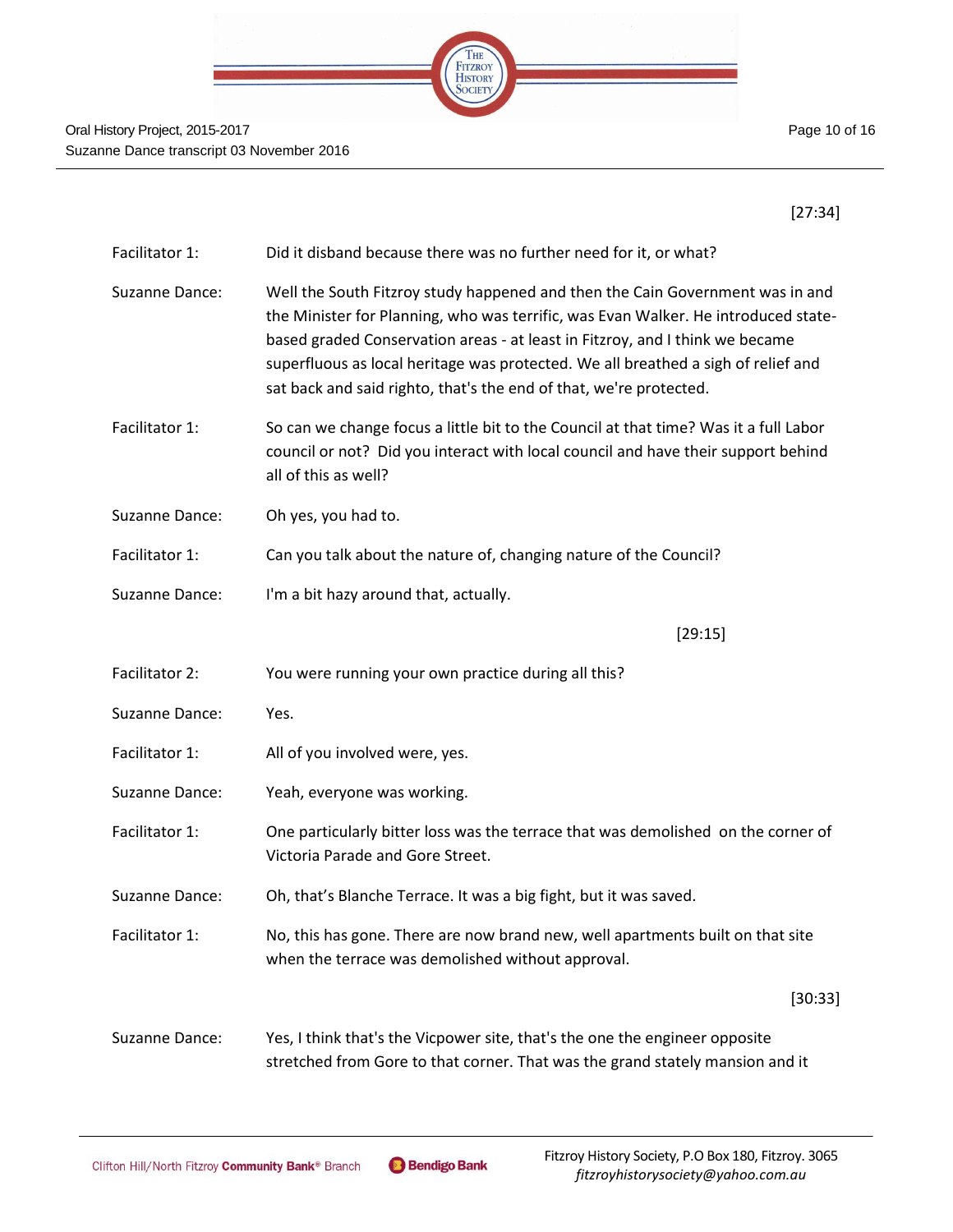

happened a bit before me. Jane Lennon was really big in that and the unions did come in but I wasn't that involved.

- Facilitator 2: Go back to the neighbourhood of this house, because I think that would be… On the actual work outside the house. What the neighbourhood was like here. Argyle Street has cropped up in some of our other interviews.
- Suzanne Dance: Oh, really?
- Facilitator 2: So it's terribly interesting to have a sense of what you and Jason found when you bought in, '80s did you say?
- Suzanne Dance: Yeah, 1984. So this was owned by a Greek family and it was a flat and kitchen downstairs and a flat and kitchen upstairs. The ground floor of 99 Argyle Street was part of originally three bluestone cottages and in 1873 the guy who owned them built the brick upper storey. He was a stonemason and he added the second storey on this one and those remained as little cottages. This Italian family bought all of them and then in the seventies they demolished one to make it a garage. Those were the days.

[32:11]

Then next door to the east was a cream brick veneer freestanding dwelling which eventually became the Aboriginal Childcare Centre part of the Social Planning Office initiated RED scheme. There were several more childcare centres with each taking a particular character; there was this one here for Aborigines, there was one in Gore Street basically for Greek people, and one in North Fitzroy turned out to be basically Turkish. So it was quite interesting the way they had their own character.

- Facilitator 2: RED scheme money ran them, yeah.
- Suzanne Dance: …via the State Government, or even the Council I think, because the idea was always to do away with the State Government control.

This was the Aboriginal co-op. Next door to that was a Chilean family who'd escaped from the Allende Government and they had a boarding house of about six Chilean single guys who lived out the back. They used to roll home at 3:00 in the morning singing these Chilean songs, drunk out of their mind. They'd been at the Hogar, the Spanish Club on Johnston Street.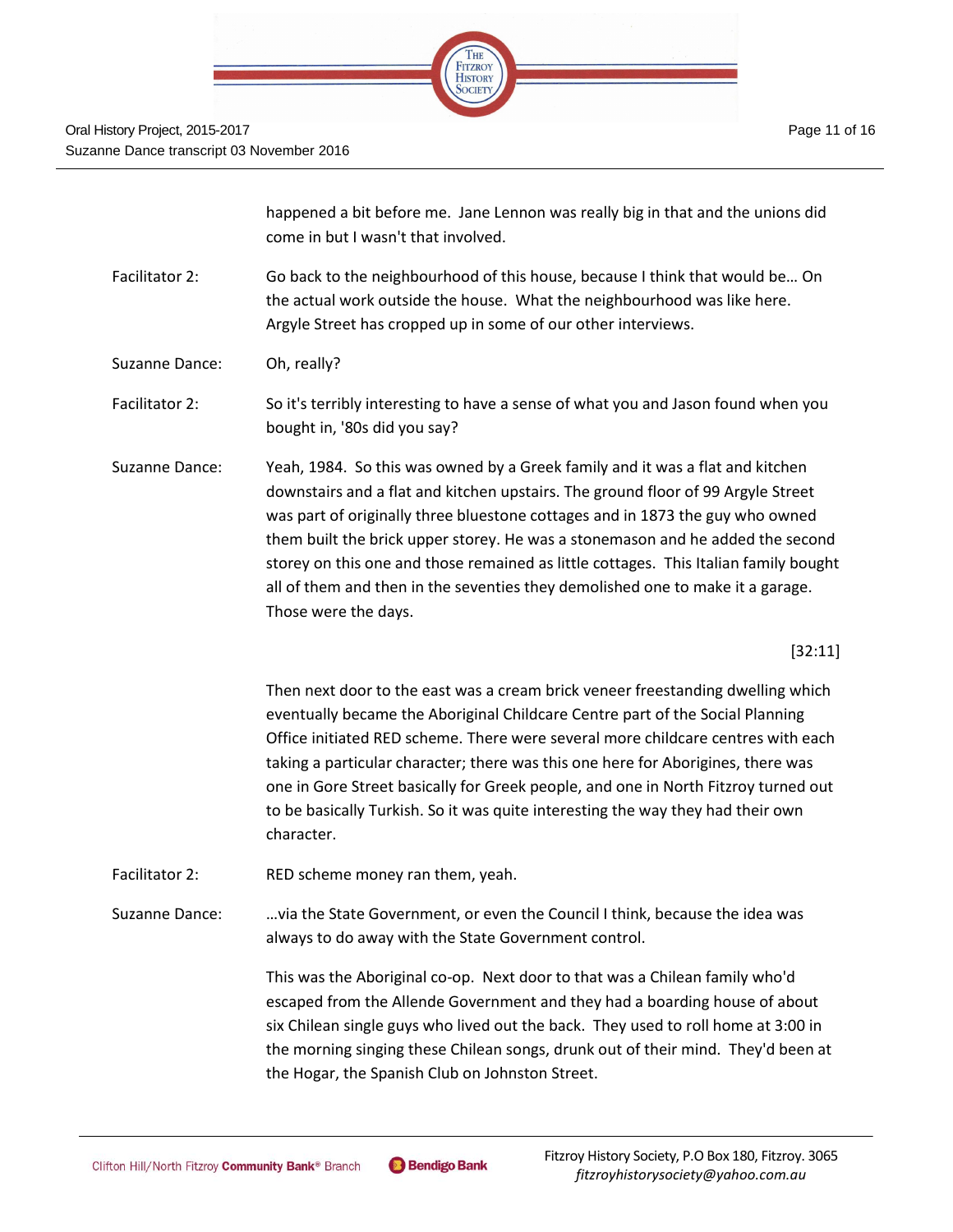

She was the most exquisite looking woman and her family lived in the house in the front. Next door at about the same time I came, there was Bronwyn Little, a painter and I don't know who she bought from. Then next door to her was Judy

[34:12]

On the south east corner of Brunswick Street and Argyle Street in the seventies there'd been a 'Divine Light" health food store under the Shawcross Building, owned by an immigrant from Greece, and on the other corner a hairdresser in a shop that was owned by a Greek guy. Then next door to him in the eighties was Polyester Record and Bookshop, then a pair of shops where a Greek couple ran a family belt manufacturing shop

Facilitator 1: A leather works in the area?

Bartosy.

- Suzanne Dance: Oh yeah, then a mask shop, a dental technician and next door to them a guitar shop. Then there was the Rhumbarella, a cafe started by the De Clario family. Opposite under the Red Triangle Billiards was the Pink Lady Chocolate factory
- Facilitator 2: The Red Triangle was there, of course, in the '70s? Yes.
- Facilitator 1: Sue, I just want to take you back to Wal Mohr. He lived in Moor Street I believe.
- Suzanne Dance: Oh, yeah. … Mm, and still lives there I think, doesn't he? We had a bit of a 'run-in' over the so called Beswicke Building at the corner of Brunswick and Greeves Streets, He and a syndicate owned six of the eight terraced shops, and given his reputation for development we were worried that they were going to redevelop it. We were very worried that this iconic building would be undermined by any interventions. So we appeared at the Historic Buildings' Council against him and his syndicate of owners. The owners of the other two terraces, the one with the Black Cat cafe and its neighbour to the south, Christine Abraham's gallery....

[37:02]

…were actually owned by the Abraham's family and they were very supportive of the building's registration. They were so sweet.

Christine's family came from Germany post-War. Her father had had diamonds drilled into some teeth of him and his wife in Germany. They were weavers, and made socks and during the war were hidden in the basement of a gentile family.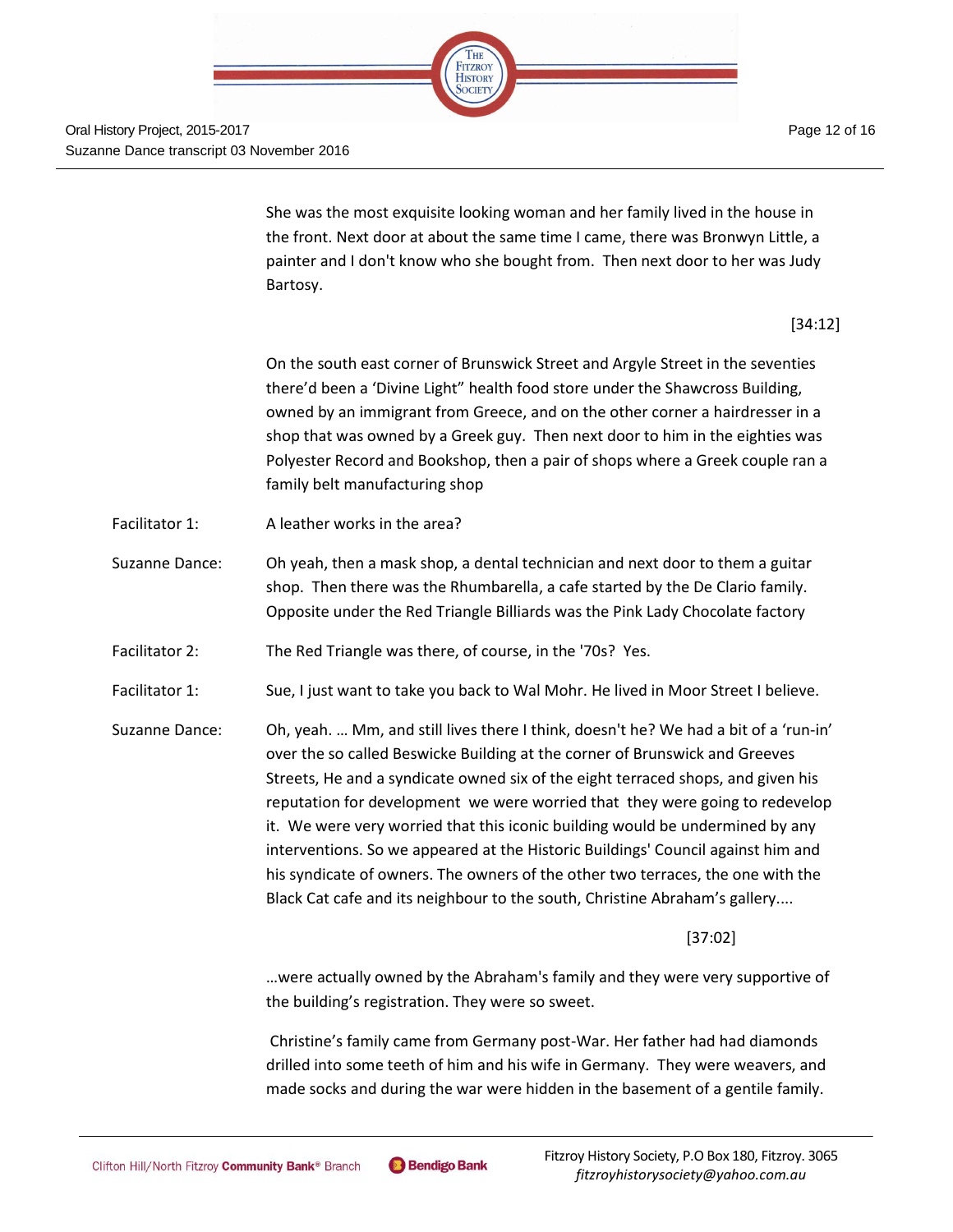

Christine who was the blonde blue-eyed one was the one who went foraging for food. If she was lucky she would bring back a potato, that would be their food for the day.

Anyway then, I don't know if it was after the War or if they escaped, but they went to Manchester where they were selling off some weaving machinery cheaply. He brought it to Australia and set it up in the Black Cat and made socks. Somehow or other in the back of my mind I have a feeling it might've been Red Robin, but it may not have been. Anyway, they made socks. So they were very keen for the building to be registered but Wal Mohr and his cohorts weren't.

Facilitator 1: We've been talking to Barry Pullen and he talked a lot about the genesis of the Fitzroy Residents' Association.

[38:53]

- Suzanne Dance: Oh yes, that's another stream.
- Facilitator 1: So how did that interact with the groups you have been talking about?
- Suzanne Dance: It really started before I came to Fitzroy and others would be more reliable on this, All those people I mentioned who were on the Council, I have a feeling they might've either started there, and it was possibly contemporaneous with its Carlton equivalent.

I did become involved when Dot Redding and Peter Batchelor moved into Young Street and discovered 'venue noise' particularly the Rainbow Hotel who were pumping it out at that stage. Then Geoff Barbour became its chairperson and I became secretary for a few years. So it was Dot Redding who actually started it up again, that's probably in the '90s.

[41:11]

- Facilitator 2: Was the Fitzroy Historical Association parallel with the Residents Association or were they two quite distinct…
- Suzanne Dance: Laurie O'Brien and June Senyard and Allan Willingham would be better on this, but my recollection was that the Society grew out of the 'Lost and Found Exhibition of 1986 and the Fitzroy book 'Fitzroy, Melbourne's First Suburb' 1989.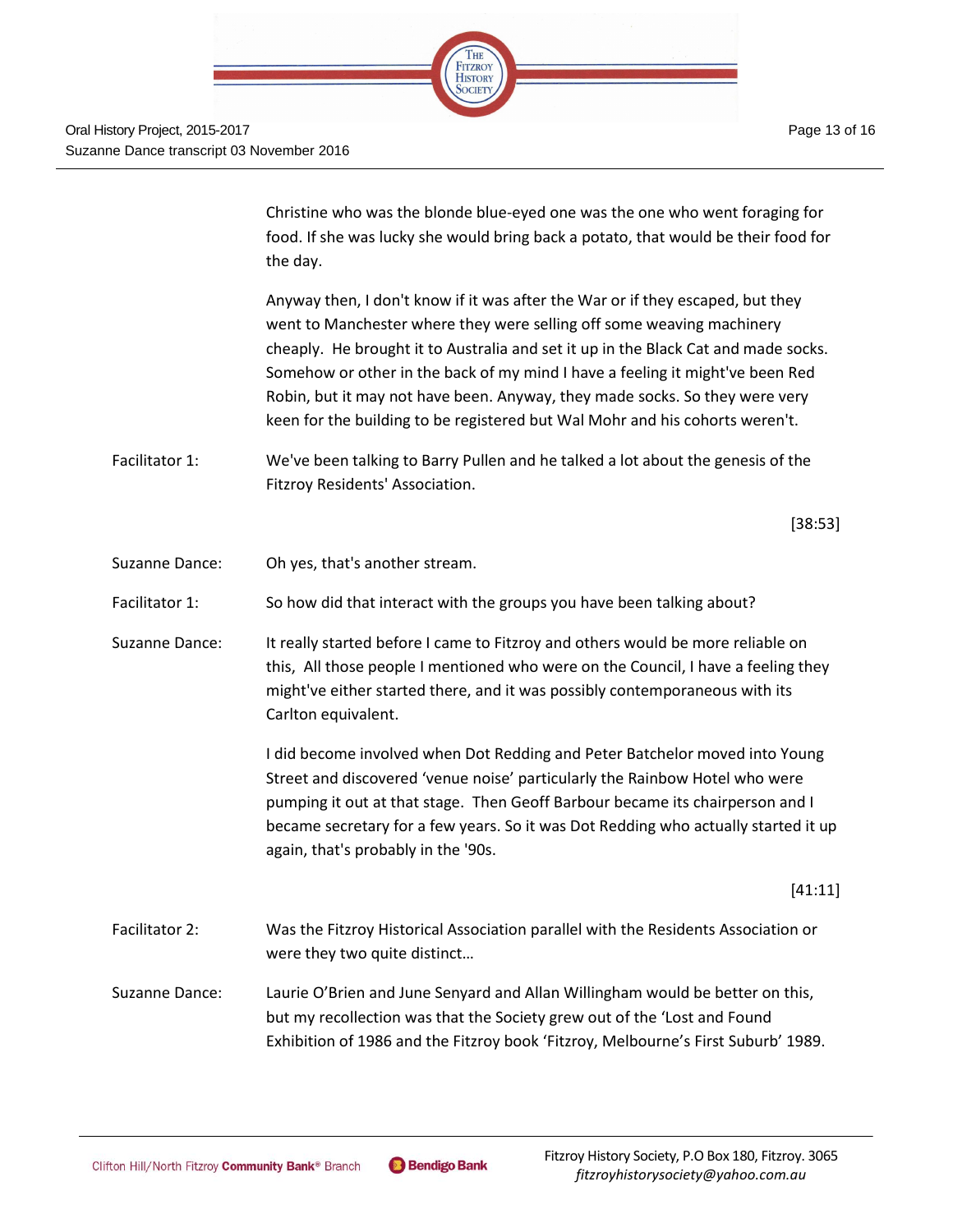

|                | So it took two years or so because we advertised for locals to bring photos in and<br>had to vet them. Then we had to get photographers to blow them up and stuff<br>like that                                                                                                                                                                                                                                                                                        |
|----------------|-----------------------------------------------------------------------------------------------------------------------------------------------------------------------------------------------------------------------------------------------------------------------------------------------------------------------------------------------------------------------------------------------------------------------------------------------------------------------|
| Facilitator 2: | The publication came out at that time yes.                                                                                                                                                                                                                                                                                                                                                                                                                            |
| Suzanne Dance: | The publication, and at the end of the exhibition the History Society, Mary Lewis<br>and Bruno so and then out of that exhibition grew the book. Because people<br>started writing captions for the photos and they were in themes. I think I did the<br>layout for the exhibition, hung some of the photos. But we employed someone to<br>get it together and anyway, the themes that are in the book had their genesis in a<br>way in the themes in the exhibition. |
| [43:01]        |                                                                                                                                                                                                                                                                                                                                                                                                                                                                       |
| Facilitator 1: | It's a very expensive book, even second hand.                                                                                                                                                                                                                                                                                                                                                                                                                         |
| Suzanne Dance: | Is it expensive?                                                                                                                                                                                                                                                                                                                                                                                                                                                      |
| Facilitator 2: | weighs a ton, it's on very heavy paper.                                                                                                                                                                                                                                                                                                                                                                                                                               |
| Suzanne Dance: | Yes, it is.                                                                                                                                                                                                                                                                                                                                                                                                                                                           |
| Facilitator 1: | So is there anything we've overlooked? Is there anything you would like to add,<br>can I prompt you a little bit?                                                                                                                                                                                                                                                                                                                                                     |
| Suzanne Dance: | Yeah.                                                                                                                                                                                                                                                                                                                                                                                                                                                                 |
| Facilitator 1: | Laurie O'Brien says she remembers your particular work with Glass Terrace and<br>South Fitzroy Conservation Plan, as you said before.                                                                                                                                                                                                                                                                                                                                 |
| Suzanne Dance: | Well Glass Terrace, we registered it but still I think St Vincents wanted to buy it<br>and I think that's how it all began. We got wind that they did and then we realised<br>why they would've wanted the site. So we were still worried that they would take<br>over the terrace.                                                                                                                                                                                   |
|                | I mean we didn't mind them using the terraces but it was dangerous. Because<br>their CEO that we went up against was a tough egg and at that stage I knew<br>Dimity Reed moved into the Ministry of Housing in the State Government. The<br>Cain Government had built it up as opposed to today when it's non-existent.                                                                                                                                               |
|                |                                                                                                                                                                                                                                                                                                                                                                                                                                                                       |

But it was a good government department, good architecture department.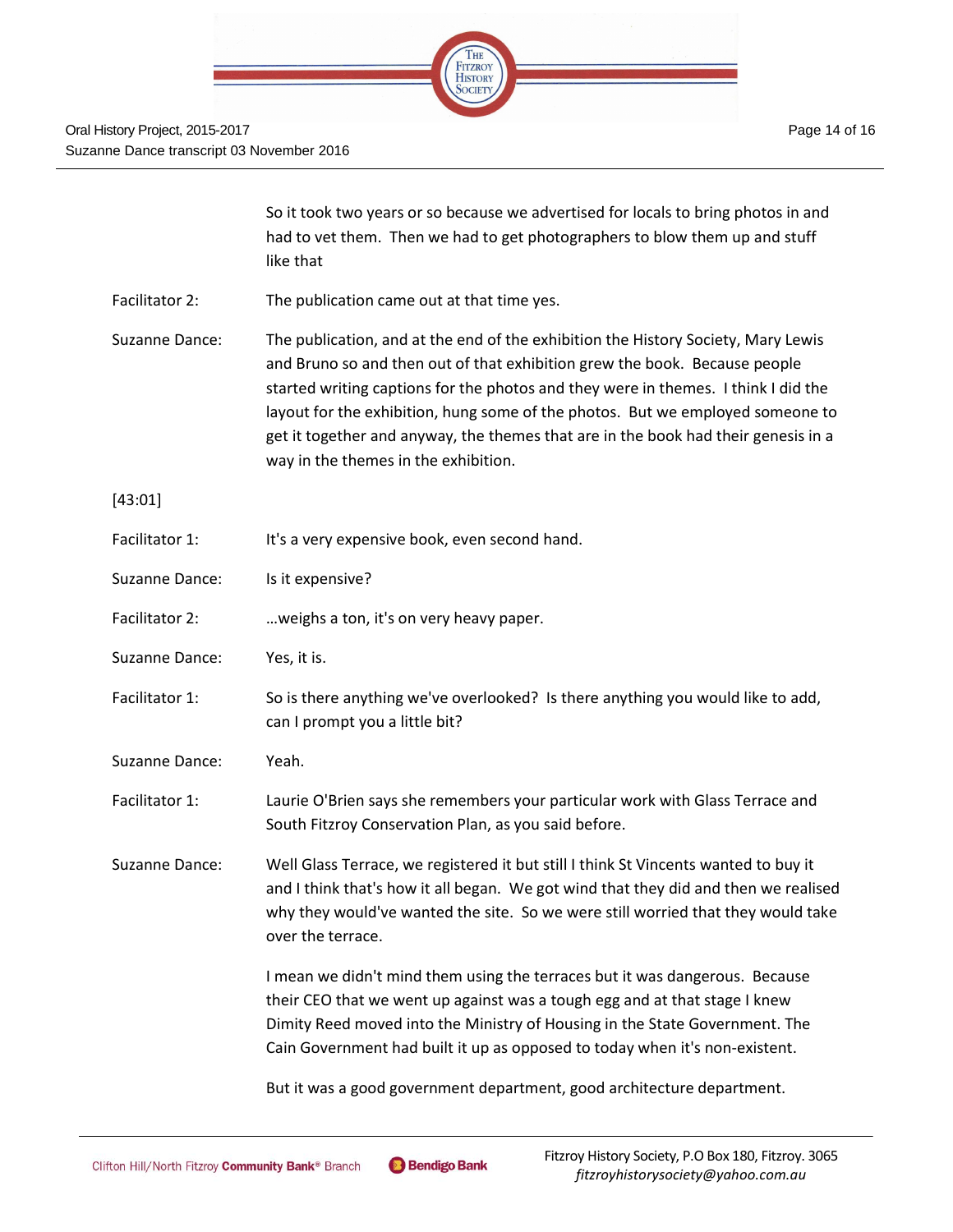

[44:44]

| Suzanne Dance: | I didn't know what the government was doing, I mean you can never predict<br>anything absolutely. But that seemed to put a little stopper in St Vincent's plans.                                                                                                                                                                                            |
|----------------|-------------------------------------------------------------------------------------------------------------------------------------------------------------------------------------------------------------------------------------------------------------------------------------------------------------------------------------------------------------|
| Facilitator 1: | Sue, just going back to the other question, was there anything else you would like<br>to add in the themes of your life and times?                                                                                                                                                                                                                          |
| Suzanne Dance: | It'd be nice if there was overall planned urban development of Fitzroy and also<br>guidelines for height limits, set-backs and streetscapes and I know that probably<br>it's quite hard for the Council.                                                                                                                                                    |
| Facilitator 2: | Why is it harder for it now?                                                                                                                                                                                                                                                                                                                                |
| Suzanne Dance: | Because of VCAT, which we all thought was a big saviour - a Citizens court with the<br>protagonists appearing without barristers. Now, the developers just go for<br>everything, the Council is powerless really. So VCAT has been able to overturn any<br>decision Councils make. It's become a developer's tribunal.                                      |
|                | [46:26]                                                                                                                                                                                                                                                                                                                                                     |
| Facilitator 2: | and it's so expensive for citizen's to respond.                                                                                                                                                                                                                                                                                                             |
| Suzanne Dance: | I think it happened under the Liberal government. I mean it's really high now, but<br>when it first started you didn't pay anything to object.                                                                                                                                                                                                              |
| Facilitator 1: | What is it now? \$250                                                                                                                                                                                                                                                                                                                                       |
| Suzanne Dance: | It's more than that.                                                                                                                                                                                                                                                                                                                                        |
| Facilitator 2: | It's much more than that and it's just gone up again, that's what made me notice<br>it. But no, it's dire I think.                                                                                                                                                                                                                                          |
| Suzanne Dance: | Yeah, it is Then when developers bring in top notch bullies you could say,<br>barristers, and the community hand around the hat and collect sort of - well I<br>think for the 'cheesegrater' development down here we collected \$12,000 which<br>was quite a lot. But that doesn't buy you a top notch barrister by any means and<br>that went for 10 days |
| Facilitator 1: | With much change in design?                                                                                                                                                                                                                                                                                                                                 |
| Suzanne Dance: | Very little. I think they took a storey off.                                                                                                                                                                                                                                                                                                                |